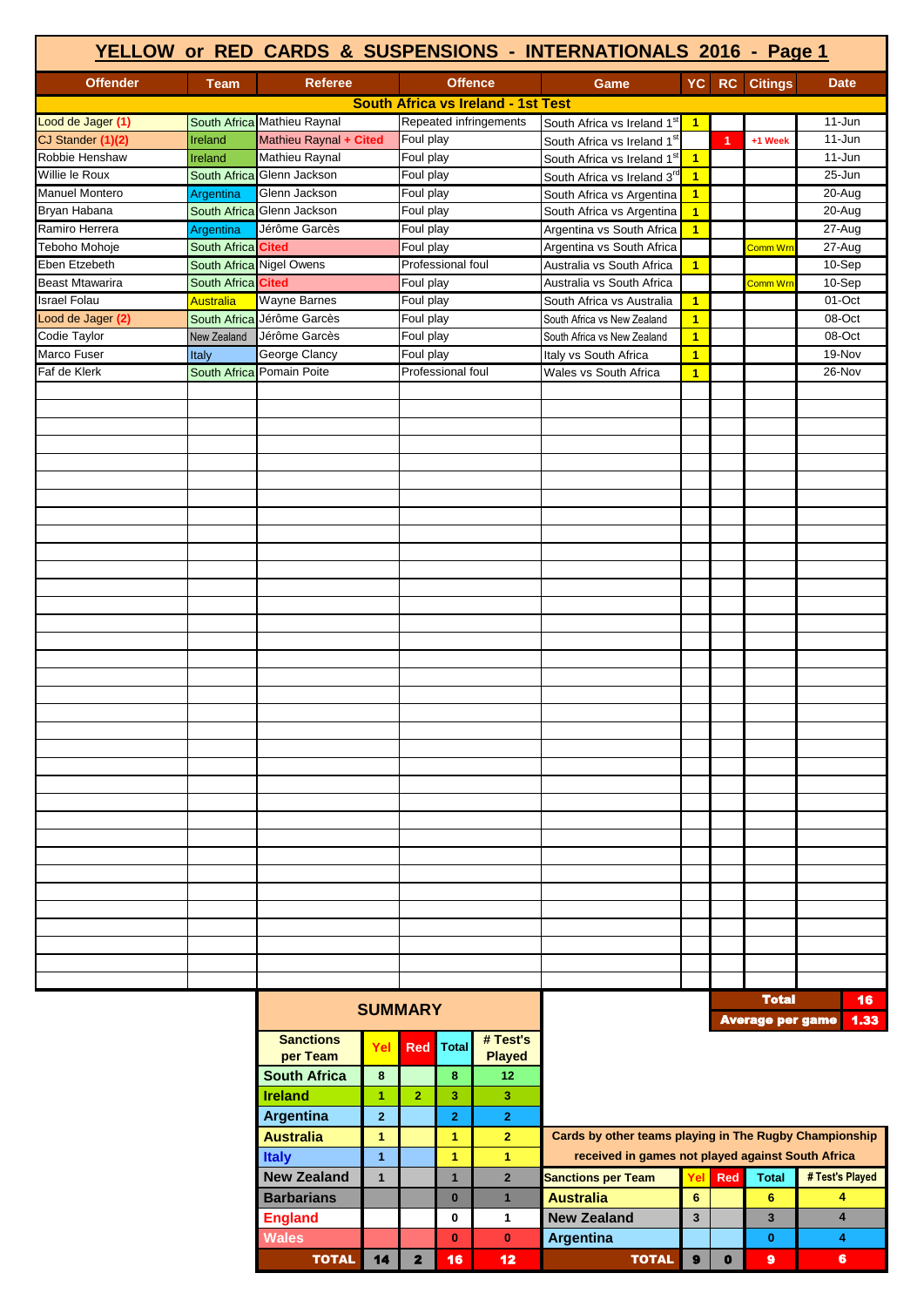|                     | YELLOW OR RED CARDS & SUSPENSIONS - HISTORY - PAGE 2 |                                                                                |                                                   |                                                            |                                 |  |  |
|---------------------|------------------------------------------------------|--------------------------------------------------------------------------------|---------------------------------------------------|------------------------------------------------------------|---------------------------------|--|--|
| #                   | <b>Offender</b>                                      | Game                                                                           | <b>Referee</b>                                    | <b>Offence</b>                                             | <b>Team</b>                     |  |  |
|                     |                                                      |                                                                                | 2002 - SPRINGBOK RESULTS                          |                                                            |                                 |  |  |
| $\overline{2}$      | Willie Meyer (1)                                     | <b>South Africa vs Wales</b>                                                   | <b>Tony Spreadbury</b>                            | <b>Professional foul</b>                                   | Lions                           |  |  |
| 5                   | Marius Joubert (1)                                   | New Zealand vs South Africa                                                    | <b>Stuart Dickinson</b>                           | High tackle & punching                                     | <b>Stormers</b>                 |  |  |
| 6                   | Werner Greef (1)                                     | Australia vs South Africa                                                      | <b>Steve Lander</b>                               | Tackle in the air                                          | <b>Stormers</b>                 |  |  |
| 8                   | DeWet Barry (1)                                      | South Africa vs Australia                                                      | <b>Paddy O'Brien</b>                              | Punching                                                   | <b>Stormers</b>                 |  |  |
| 8                   | Marius Joubert (1)(2)                                | South Africa vs Australia                                                      | Paddy O'Brien                                     | <b>High Tackle x2</b>                                      | <b>Stormers</b>                 |  |  |
| 9                   | Bakkies Botha (1)                                    | France vs South Africa                                                         | Alain Rolland                                     | Kneeing                                                    | <b>Bulls</b>                    |  |  |
| 11                  | Jannes Labuschagne 4 (1)                             | <b>England vs South Africa</b>                                                 | Paddy O'Brien                                     | Late shoulder charge                                       | Lions                           |  |  |
|                     |                                                      |                                                                                | 2003 - SPRINGBOK RESULTS                          |                                                            |                                 |  |  |
|                     | Victor Matfield (1)                                  | South Africa vs Scotland - 1 <sup>st</sup> Test                                | Joël Jutge                                        | <b>Professional foul</b>                                   | <b>Bulls</b>                    |  |  |
|                     | Joost v/d Westhuizen (1)                             | South Africa vs Scotland - 1 <sup>st</sup> Test                                | Joël Jutge                                        | <b>Professional foul</b>                                   | <b>Bulls</b>                    |  |  |
| $\overline{2}$      | Robbie Kempson (1)                                   | South Africa vs Scotland - 2 <sup>nd</sup> Test                                | <b>Scott Young</b>                                | Late tackle?!!!!                                           | <b>Stormers</b>                 |  |  |
| $\overline{4}$<br>6 | DeWet Barry (2)                                      | South Africa vs Australia - 1st 3N<br>Australia vs South Africa - W/C G2       | <b>Steve Welsh</b><br><b>Paddy O'Brien</b>        | <b>Professional foul</b><br><b>Professional foul</b>       | <b>Stormers</b><br><b>Bulls</b> |  |  |
| $6\phantom{1}6$     | Danie Coetzee (1)<br>Robbie Kempson (2)              | Australia vs South Africa - W/C G2                                             | <b>Paddy O'Brien</b>                              | <b>Professional foul</b>                                   | <b>Stormers</b>                 |  |  |
| 6                   | Robbie Kempson (3)                                   | Australia vs South Africa - W/C G2                                             | Cited 4W (Paddy O'Brien)                          | <b>Dangerous late tackle</b>                               | <b>Stormers</b>                 |  |  |
| 6                   | Bakkies Botha (2)                                    | Australia vs South Africa - W/C G2                                             | Cited 8W (Paddy O'Brien)                          | <b>Dirty play</b>                                          | <b>Bulls</b>                    |  |  |
|                     |                                                      |                                                                                | <b>2004 - SPRINGBOK RESULTS</b>                   |                                                            |                                 |  |  |
|                     | Schalk Burger (1)                                    | South Africa vs Ireland - 1 <sup>st</sup> Test                                 |                                                   |                                                            | <b>Stormers</b>                 |  |  |
| 2                   | Wayne Julies (1)                                     | South Africa vs Ireland - 2 <sup>nd</sup> Test                                 | <b>Tony Spreadbury</b><br>Joël Jutge              | <b>Stiff-arm Punching</b><br><b>Repeated infringements</b> | Lions                           |  |  |
| 8                   | Percy Montgomery (1)                                 | South Africa vs Australia - 2 <sup>nd</sup> 3N                                 | <b>Paddy O'Brien</b>                              | Dangerous tackle                                           | <b>Stormers</b>                 |  |  |
| 8                   | <b>Breyten Paulse (1)</b>                            | South Africa vs Australia - 2 <sup>nd</sup> 3N                                 | <b>Paddy O'Brien</b>                              | <b>Professional foul</b>                                   | <b>Stormers</b>                 |  |  |
| 9                   | Schalk Burger (2)                                    | <b>Wales vs South Africa</b>                                                   | <b>Paddy O'Brien</b>                              | <b>Repeated infringements</b>                              | <b>Stormers</b>                 |  |  |
| 10                  | Schalk Burger (3)                                    | <b>Ireland vs South Africa</b>                                                 | <b>Paul Honiss</b>                                | <b>Repeated infringements</b>                              | <b>Stormers</b>                 |  |  |
| 12                  | Victor Matfield (2)                                  | <b>Scotland vs South Africa</b>                                                | <b>Nigel Williams</b>                             | <b>Professional foul</b>                                   | <b>Bulls</b>                    |  |  |
| 12                  | Bakkies Botha (3)                                    | <b>Scotland vs South Africa</b>                                                | <b>Nigel Williams</b>                             | <b>Professional foul</b>                                   | <b>Bulls</b>                    |  |  |
|                     |                                                      |                                                                                | 2005 - SPRINGBOK RESULTS                          |                                                            |                                 |  |  |
| 3                   | Schalk Burger (4)                                    | South Africa vs France - 2 <sup>nd</sup> Test                                  | <b>Donald Courtney</b>                            | <b>High tackle</b>                                         | <b>Stormers</b>                 |  |  |
| 5                   | Breyten Paulse (2)                                   | South Africa vs Australia - 2 <sup>nd</sup> Test                               | <b>Steve Walsh</b>                                | <b>Repeated infringements</b>                              | <b>Stormers</b>                 |  |  |
| 5                   | Schalk Burger (5)                                    | South Africa vs Australia - 2 <sup>nd</sup> Test                               | <b>Steve Walsh</b>                                | Dangerous high tackle                                      | <b>Stormers</b>                 |  |  |
| 6                   | Breyten Paulse (3 + 4)                               | South Africa vs Australia - 1 <sup>st</sup> 3N                                 | Alain Rolland (Yellow + Cited 3W)                 | P/foul, Kicking                                            | <b>Stormers</b>                 |  |  |
| 10                  | Jean de Villiers (1)                                 | South Africa vs Argentina                                                      | Tony Spreadbury                                   | Dangerous play                                             | <b>Stormers</b>                 |  |  |
| 11                  | Percy Montgomery (2)                                 | <b>Wales vs South Africa</b>                                                   | <b>Stuart Dickinson</b>                           | Dangerous tackle                                           | <b>Sharks</b>                   |  |  |
| 12                  | John Smit (1)                                        | <b>France vs South Africa</b>                                                  | <b>Scott Young</b>                                | ????Who knows                                              | <b>Sharks</b>                   |  |  |
|                     |                                                      |                                                                                | 2006 - SPRINGBOK RESULTS                          |                                                            |                                 |  |  |
| 5                   | Victor Matfield (3)                                  | Australia vs South Africa - 1 <sup>st</sup> 3N                                 | <b>Paul Honiss</b>                                | <b>Professional foul</b>                                   | <b>Bulls</b>                    |  |  |
| 13                  | Jean de Villiers (2)                                 | England vs South Africa - 2 <sup>nd</sup> Test                                 | <b>Steve Walsh</b>                                | <b>Professional foul</b>                                   | <b>Stormers</b>                 |  |  |
|                     |                                                      |                                                                                | 2007 - SPRINGBOK RESULTS                          |                                                            |                                 |  |  |
| 2                   | Bryan Habana (1)                                     | South Africa vs England - 2 <sup>nd</sup> 3N                                   | Joël Jutge                                        | Deliberate knock down                                      | <b>Bulls</b>                    |  |  |
| 3                   | Bob Skinstad (1)                                     | South Africa vs Samoa                                                          | <b>Malcolm Changleng</b>                          | <b>Professional foul</b>                                   | <b>Sharks</b>                   |  |  |
| $\overline{4}$      | Pierre Spies (1)                                     | South Africa vs Australia - 1st 3N                                             | <b>Wayne Barnes</b>                               | <b>Repeated infringements</b>                              | <b>Bulls</b>                    |  |  |
| 5                   | Pedrie Wannenburg (1)                                | South Africa vs New Zealand - 2 <sup>nd</sup> 3N                               | <b>Alain Rolland</b>                              | <b>Professional foul</b>                                   | <b>Bulls</b>                    |  |  |
| 6                   | Garry Botha (1)                                      | Australia vs South Africa - 3 <sup>rd</sup> 3N                                 | <b>Paul Honiss</b>                                | <b>Professional foul</b>                                   | <b>Bulls</b>                    |  |  |
| 6                   | Johan Muller (1)                                     | Australia vs South Africa - 3 <sup>rd</sup> 3N                                 | <b>Paul Honiss</b>                                | Punching                                                   | <b>Sharks</b>                   |  |  |
| 7                   | Pedrie Wannenburg (2)                                | New Zealand vs South Africa - 4 <sup>th</sup> 3N                               | <b>Stuart Dickinson</b>                           | <b>Professional foul</b>                                   | <b>Bulls</b>                    |  |  |
| 11                  | Schalk Burger (6)                                    | South Africa vs Samoa - W/C G6                                                 | <b>Cited</b> 2W (Paul Honiss)                     | Dangerous tackle                                           | <b>Stormers</b>                 |  |  |
| 13                  | Bryan Habana (2)                                     | South Africa vs Tonga - W/C G24<br>South Africa vs Tonga - W/C G24             | <b>Wayne Barnes</b><br><b>Wayne Barnes</b>        | <b>Professional foul</b>                                   | <b>Bulls</b><br><b>Sharks</b>   |  |  |
| 13<br>16            | Francois Steyn (1)<br>Juan Smith (1)                 | South Africa vs Argentina - W/C G46                                            | <b>Steve Walsh</b>                                | <b>Fighting</b><br><b>High tackle</b>                      | <b>Cheetahs</b>                 |  |  |
|                     |                                                      |                                                                                |                                                   |                                                            |                                 |  |  |
|                     |                                                      |                                                                                | <b>2008 - SPRINGBOK RESULTS</b>                   |                                                            |                                 |  |  |
| $\mathbf{1}$        | CJ van der Linde (1)                                 | South Africa vs Wales - 1 <sup>st</sup> Test                                   | Dave Pearson                                      | Fighting                                                   | <b>Cheetahs</b>                 |  |  |
| 5                   | Victor Matfield (4)                                  | South Africa vs New Zealand - 2 <sup>nd</sup> 3N                               | <b>Matt Goddard</b>                               | <b>High tackle</b>                                         | <b>Bulls</b><br><b>Sharks</b>   |  |  |
| 5                   | Bismarck du Plessis (1)<br>CJ van der Linde (2)      | South Africa vs New Zealand - 2 <sup>nd</sup> 3N                               | Cited 3W (Matt Goddard)<br>Cited 4W (Lyndon Bray) | Eye gouging<br><b>Head butt</b>                            | <b>Cheetahs</b>                 |  |  |
| 9<br>11             | Jaque Fourie (1)                                     | South Africa vs Australia - 5 <sup>th</sup> 3N<br><b>Wales vs South Africa</b> | <b>Alain Rolland</b>                              | <b>Repeated infringements</b>                              | Lions                           |  |  |
| 12                  | Tendai Mtawarira (1)                                 | <b>England vs South Africa</b>                                                 | <b>Nigel Owens</b>                                | <b>Repeated infringements</b>                              | <b>Sharks</b>                   |  |  |
| $12 \overline{ }$   | Conrad Jantjes (1)                                   | <b>England vs South Africa</b>                                                 | <b>Nigel Owens</b>                                | <b>Professional foul</b>                                   | <b>Stormers</b>                 |  |  |
|                     |                                                      |                                                                                |                                                   |                                                            |                                 |  |  |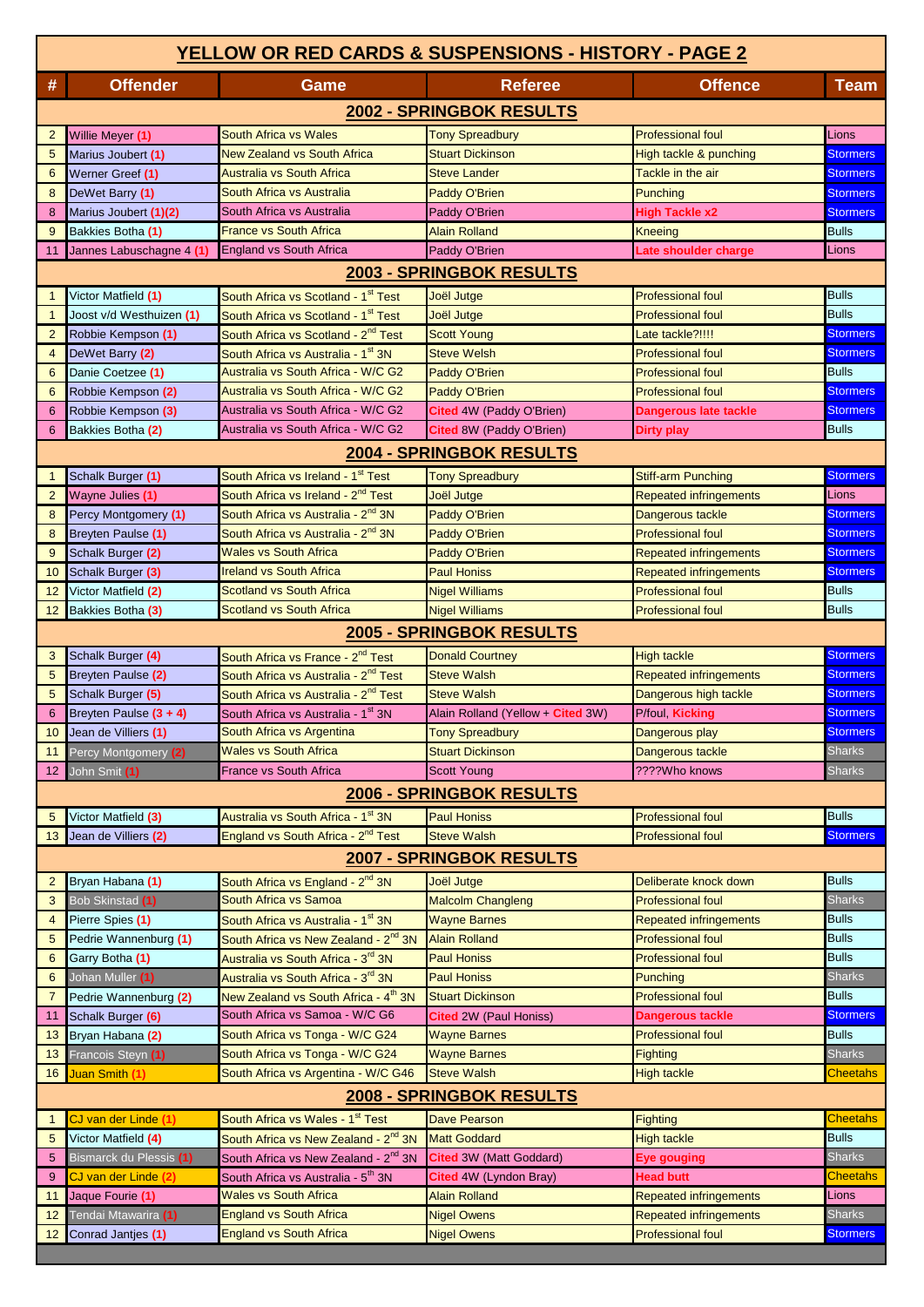|                | YELLOW OR RED CARDS & SUSPENSIONS - HISTORY - PAGE 3 |                                                    |                                    |                                |                 |  |  |
|----------------|------------------------------------------------------|----------------------------------------------------|------------------------------------|--------------------------------|-----------------|--|--|
| #              | <b>Offender</b>                                      | <b>Game</b>                                        | <b>Referee</b>                     | <b>Offence</b>                 | <b>Team</b>     |  |  |
|                |                                                      |                                                    | <b>2009 - SPRINGBOK RESULTS</b>    |                                |                 |  |  |
| $\overline{2}$ | Schalk Burger (7)                                    | South Africa vs Lions - 2 <sup>nd</sup> Test       | Cristophe Berdos (Red + Cited 8W)  | Eye gouging                    | <b>Stormers</b> |  |  |
| $\overline{2}$ | Bakkies Botha (4)                                    | South Africa vs Lions - 2 <sup>nd</sup> Test       | Cited 2W (Cristophe Berdos)        | Dangerous tackle               | <b>Bulls</b>    |  |  |
| 5              | JP Pietersen (1)                                     | South Africa vs New Zealand - 2 <sup>nd</sup> 3N   | <b>Nigel Owens</b>                 | <b>High tackle</b>             | <b>Sharks</b>   |  |  |
| 5              | Bakkies Botha (5)                                    | South Africa vs New Zealand - 2 <sup>nd</sup> 3N   | <b>Nigel Owens</b>                 | <b>Professional foul</b>       | <b>Bulls</b>    |  |  |
| 9              | Jaque Fourie (2)                                     | New Zealand vs South Africa - 6 <sup>th</sup> 3N   | Cited 4W (Nigel Owens)             | Spear tackle                   | Lions           |  |  |
| 11             | Morné Steyn (1)                                      | <b>France vs South Africa</b>                      | <b>Wayne Barnes</b>                | <b>Tripping</b>                | <b>Bulls</b>    |  |  |
| 11             | Ryan Kankowski (1)                                   | <b>France vs South Africa</b>                      | <b>Wayne Barnes</b>                | <b>Professional foul</b>       | <b>Sharks</b>   |  |  |
|                |                                                      |                                                    | 2010 - SPRINGBOK RESULTS           |                                |                 |  |  |
| $\overline{2}$ | Flip van der Merwe (1)                               | South Africa vs France                             | <b>Bryce Lawrence</b>              | <b>Cynical play</b>            | <b>Bulls</b>    |  |  |
| 3              | Butch James (1)                                      | South Africa vs Italy                              | <b>Andrew Small</b>                | <b>High tackle</b>             | <b>Bath</b>     |  |  |
| 5              | Bakkies Botha (6)                                    | New Zealand vs South Africa - 1st 3N               | Allen Lewis (Yellow + Cited 9W)    | Prof foul, Head Butt           | <b>Bulls</b>    |  |  |
| 6              | Danie Rossouw (1)                                    | New Zealand vs South Africa - 2 <sup>nd</sup> 3N   | <b>Alain Rolland</b>               | Foul play                      | <b>Bulls</b>    |  |  |
| 6              | Jean de Villiers (3)                                 | New Zealand vs South Africa - 2 <sup>nd</sup> 3N   | Cited 2W (Alain Rolland)           | <b>Spear tackle</b>            | <b>Stormers</b> |  |  |
| $\overline{7}$ | Jaque Fourie (3)                                     | Australia vs South Africa - 3 <sup>rd</sup> 3N     | George Clancy (Ylw + Cited 4W)     | Spear tackle                   | <b>Stormers</b> |  |  |
| $\overline{7}$ | BJ Botha (1)                                         | Australia vs South Africa - 3 <sup>rd</sup> 3N     | <b>George Clancy</b>               | <b>Professional foul</b>       | Harlequins      |  |  |
| 11             | Bryan Habana (3)                                     | <b>Ireland vs South Africa</b>                     | <b>Nigel Owens</b>                 | <b>Professional foul</b>       | <b>Stormers</b> |  |  |
|                |                                                      |                                                    | <b>2011 - SPRINGBOK RESULTS</b>    |                                |                 |  |  |
| 8              | John Smit (2)                                        | South Africa vs Samoa                              | <b>Nigel Owens</b>                 | Deliberate Infringement        | <b>Sharks</b>   |  |  |
|                |                                                      |                                                    | <b>2012 - SPRINGBOK RESULTS</b>    |                                |                 |  |  |
| 6              | Tendai Mtawarira (2)                                 | Australia vs South Africa - 3 <sup>rd</sup> RC     | <b>Nigel Owens</b>                 | Shoulder charge                | <b>Sharks</b>   |  |  |
| 6              | Eben Etzebeth (1)                                    | Australia vs South Africa - 3 <sup>rd</sup> RC     | <b>Cited</b> 2W (Nigel Owens)      | <b>Head butt</b>               | <b>Stormers</b> |  |  |
| $\overline{7}$ | Dean Greyling (1)                                    | New Zealand vs South Africa - 4 <sup>th</sup> RC   | George Clancy (Ylw + Cited 2W)     | <b>Elbow charge</b>            | <b>Bulls</b>    |  |  |
| 10             | JP Pietersen (2)                                     | <b>Ireland vs South Africa</b>                     | <b>Wayne Barnes</b>                | <b>Early Tackle</b>            | Sharks          |  |  |
| 11             | Flip van der Merwe (2)                               | <b>Scotland vs South Africa</b>                    | <b>George Clancy</b>               | <b>Repeated infringements</b>  | <b>Bulls</b>    |  |  |
|                |                                                      |                                                    | <b>2013 - SPRINGBOK RESULTS</b>    |                                |                 |  |  |
| 1              | Bjorn Basson (1)                                     | South Africa vs Italy                              | <b>Pascal Gauzere</b>              | <b>High tackle</b>             | <b>Bulls</b>    |  |  |
| 3              | Bryan Habana (4)                                     | South Africa vs Samoa                              | <b>Pascal Gauzere</b>              | Deliberate Infringement        | <b>Stormers</b> |  |  |
| 6              | Willem Alberts (1)                                   | Australia vs South Africa - 6 <sup>th</sup> RC     | <b>George Clancy</b>               | <b>Deliberate Infringement</b> | Sharks          |  |  |
| 7              | Bismarck du Plessis (2)                              | New Zealand vs South Africa 7 <sup>th</sup> RC     | <b>Romain Poite</b>                | Dangerous play                 | <b>Sharks</b>   |  |  |
| 8              | Flip van der Merwe (3)                               | South Africa vs Australia - 7 <sup>th</sup> RC     | Jérôme Garcès (Ylw + Cited 1W)     | Dangerous tackle               | <b>Bulls</b>    |  |  |
| 8              | Duane Vermeulen (1)                                  | South Africa vs Australia - 7 <sup>th</sup> RC     | Jérôme Garcès                      | <b>Professional foul</b>       | <b>Stormers</b> |  |  |
| 10             | Francois Louw (1)                                    | <b>Wales vs South Africa</b>                       | <b>Alain Rolland</b>               | Foul play                      | Bath            |  |  |
| 10             | Coenie Oosthuizen (1)                                | <b>Wales vs South Africa</b>                       | Alain Rolland                      | <b>Repeated infringements</b>  | Cheetahs        |  |  |
| 11             | Marcel Coetzee (1)                                   | <b>Scotland vs South Africa</b>                    | Jérôme Garcès                      | <b>Repeated infringements</b>  | <b>Sharks</b>   |  |  |
| 12             | Marcel Coetzee (2)                                   | <b>France vs South Africa</b>                      | <b>Wayne Barnes</b>                | Retaliation                    | <b>Sharks</b>   |  |  |
|                |                                                      |                                                    | 2014 - SPRINGBOK RESULTS           |                                |                 |  |  |
| 2              | Flip van der Merwe (4)                               | South Africa vs Wales - 2 <sup>nd</sup> Test       | <b>Steve Walsh</b>                 | Tackling player in the air     | <b>Bulls</b>    |  |  |
| 6              | Bryan Habana (5)                                     | Australia vs South Africa - 6 <sup>th</sup> RC     | George Clancy                      | <b>High tackle</b>             | Toulon          |  |  |
| 10             | <b>Adriaan Strauss (1)</b>                           | <b>Ireland vs South Africa</b>                     | <b>Romain Poite</b>                | Dangerous tackle               | <b>Cheetahs</b> |  |  |
| 11             | Victor Matfield (5)                                  | <b>England vs South Africa</b>                     | <b>Steve Walsh</b>                 | <b>Professional foul</b>       | <b>Bulls</b>    |  |  |
| 12             | Cornal Hendricks (1)                                 | <b>Wales vs South Africa</b>                       | <b>John Lacey</b>                  | Tackling player in the air     | <b>Stormers</b> |  |  |
|                |                                                      |                                                    | <b>2015 - SPRINGBOK RESULTS</b>    |                                |                 |  |  |
|                | Francois Louw (2)                                    | South Africa vs World XV                           | John Lacey                         | Playing man in the air         | <b>Bath</b>     |  |  |
|                | Willie le Roux (1)                                   | South Africa vs World XV                           | <b>John Lacey</b>                  | Shoulder charge                | <b>Cheetahs</b> |  |  |
|                |                                                      |                                                    | 2016 - SPRINGBOK RESULTS           |                                |                 |  |  |
| $\mathbf 1$    | Lood de Jager (1)                                    | South Africa vs Ireland 1 <sup>st</sup> Test       | <b>Mathieu Raynal</b>              | <b>Repeated infringements</b>  | <b>Cheetahs</b> |  |  |
| 3              | Willie le Roux (2)                                   | South Africa vs Ireland 3 <sup>rd</sup> Test       | Glenn Jackson                      | Foul play                      | Sharks          |  |  |
| $\overline{4}$ | Bryan Habana (6)                                     | South Africa vs Argentina 4 <sup>th</sup> Test     | Glenn Jackson                      | Foul play                      | Toulon          |  |  |
| 5              | Teboho Mohoje (1)                                    | Argentina vs South Africa 5 <sup>th</sup> Test     | <b>Cited (Citing Comm Warning)</b> | Foul play                      | <b>Cheetahs</b> |  |  |
| 6              | Eben Etzebeth (2)                                    | Australia vs South Africa 6 <sup>th</sup> Test     | <b>Nigel Owens</b>                 | <b>Professional foul</b>       | <b>Stormers</b> |  |  |
| 6              | Tendai Mtawarira (3)                                 | Australia vs South Africa 6 <sup>th</sup> Test     | <b>Cited (Citing Comm Warning)</b> | Foul play                      | <b>Sharks</b>   |  |  |
| 9              | Lood de Jager (2)                                    | South Africa vs New Zealand - 9 <sup>th</sup> Test | Jérôme Garcès                      | Foul play                      | <b>Cheetahs</b> |  |  |
| 12             | Faf de Klerk (1)                                     | Wales vs South Africa - 12 <sup>th</sup> Test      | <b>Romain Poite</b>                | <b>Professional foul</b>       | Lions           |  |  |
|                |                                                      |                                                    |                                    |                                |                 |  |  |
|                |                                                      |                                                    |                                    |                                |                 |  |  |
|                |                                                      |                                                    |                                    |                                |                 |  |  |
|                |                                                      |                                                    |                                    |                                |                 |  |  |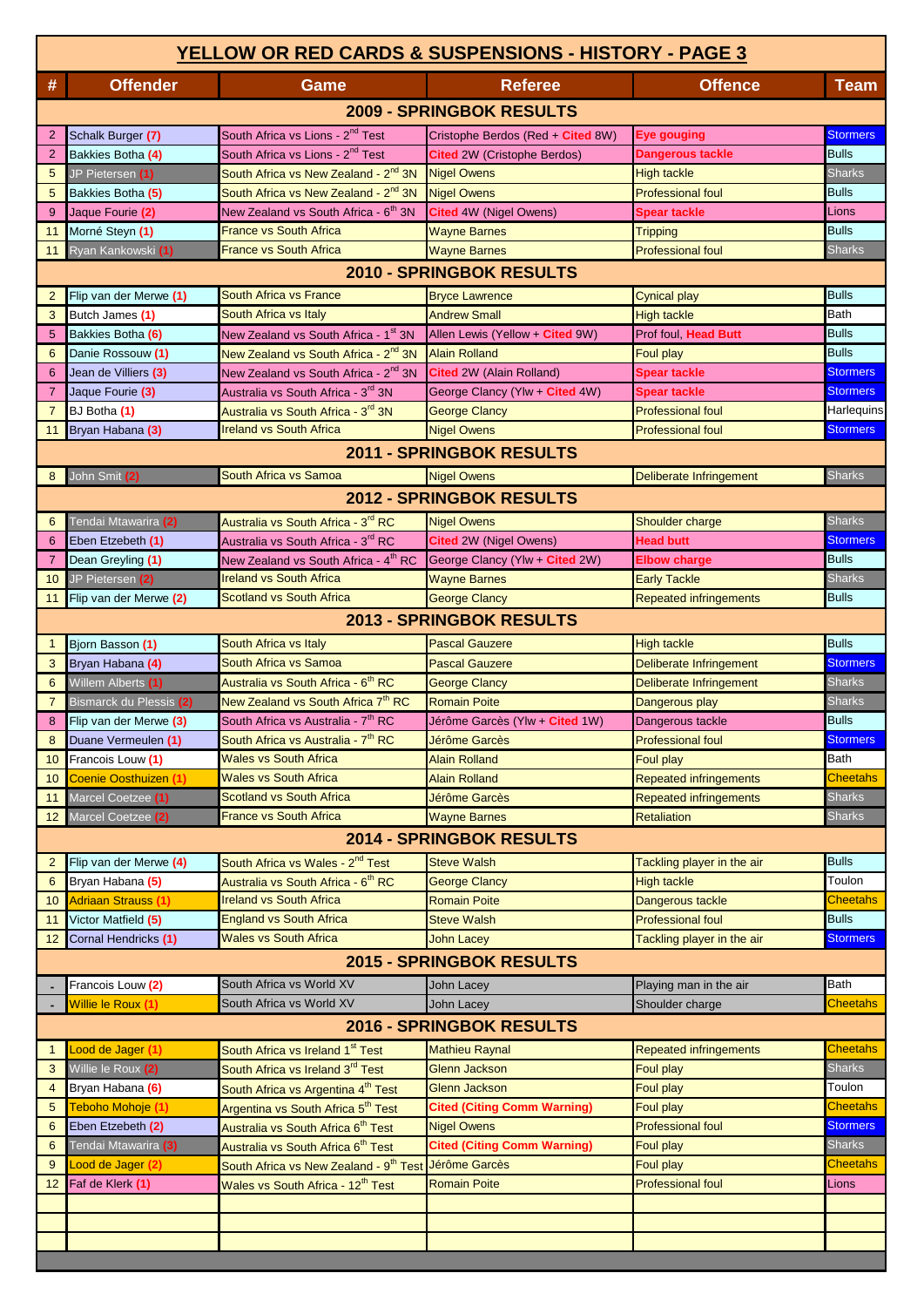|   | YELLOW OR RED CARDS & SUSPENSIONS - HISTORY - PAGE 4 |                                                                                     |                          |                                |             |  |  |  |
|---|------------------------------------------------------|-------------------------------------------------------------------------------------|--------------------------|--------------------------------|-------------|--|--|--|
| # | <b>Offender</b>                                      | Game                                                                                | <b>Referee</b>           | <b>Offence</b>                 | <b>Team</b> |  |  |  |
|   |                                                      |                                                                                     | 2016 - SPRINGBOK RESULTS |                                |             |  |  |  |
|   |                                                      |                                                                                     |                          |                                |             |  |  |  |
|   |                                                      |                                                                                     |                          |                                |             |  |  |  |
|   |                                                      |                                                                                     |                          |                                |             |  |  |  |
|   |                                                      |                                                                                     |                          |                                |             |  |  |  |
|   |                                                      |                                                                                     |                          |                                |             |  |  |  |
|   |                                                      |                                                                                     |                          |                                |             |  |  |  |
|   |                                                      |                                                                                     |                          |                                |             |  |  |  |
|   |                                                      |                                                                                     |                          |                                |             |  |  |  |
|   |                                                      |                                                                                     |                          |                                |             |  |  |  |
|   |                                                      |                                                                                     |                          |                                |             |  |  |  |
|   |                                                      |                                                                                     |                          |                                |             |  |  |  |
|   |                                                      | *Only those sanctions received during official test matches reflects in the totals* |                          | <b>Total for this year</b>     | 8           |  |  |  |
|   |                                                      |                                                                                     |                          | Average per game for this year | 0.89        |  |  |  |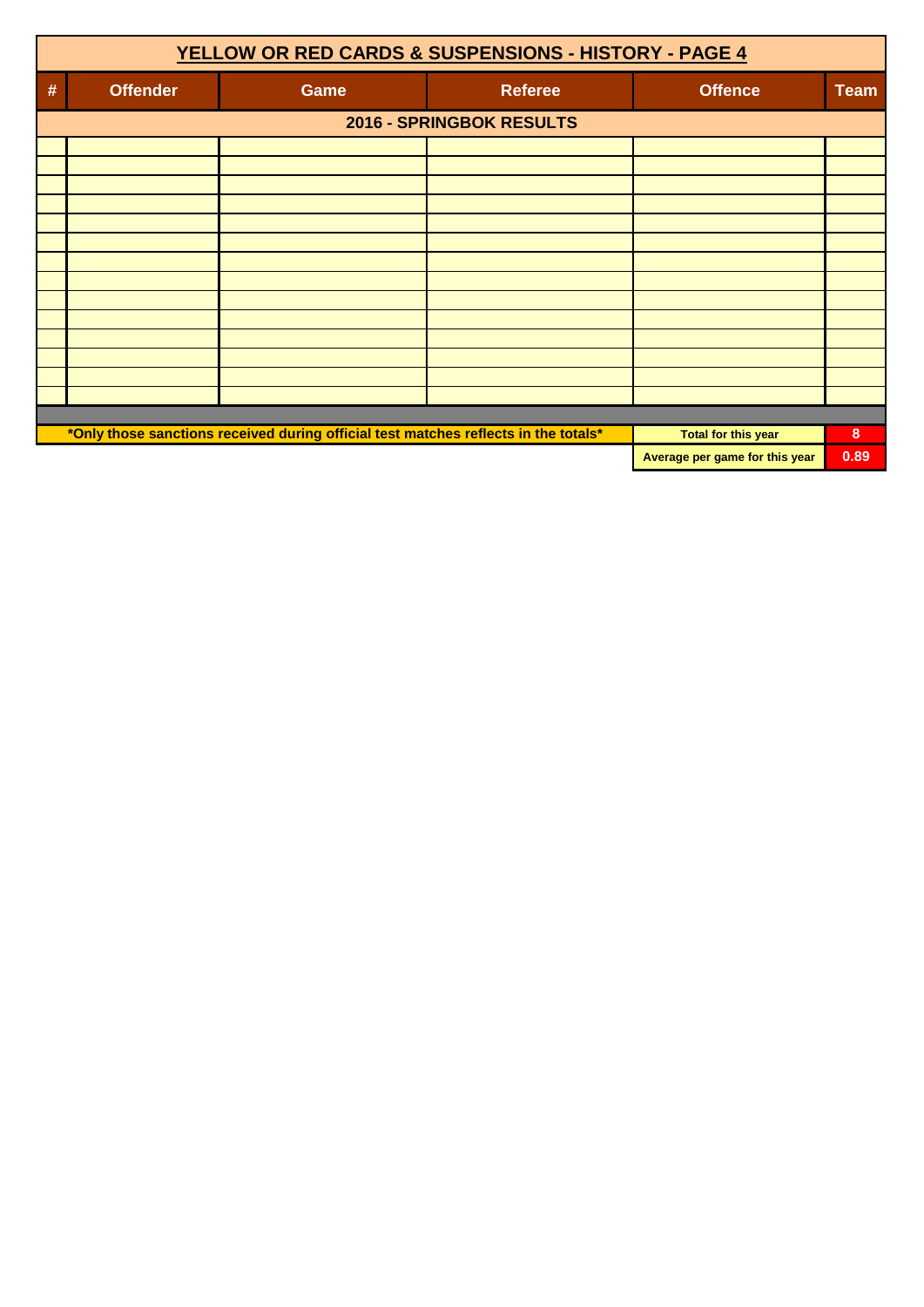|                | <b>YELLOW OR RED CARDS &amp; SUSPENSIONS - HISTORY - PAGE 5</b> |                                                                                              |                                    |                                                |                        |  |  |
|----------------|-----------------------------------------------------------------|----------------------------------------------------------------------------------------------|------------------------------------|------------------------------------------------|------------------------|--|--|
| #              | <b>Offender</b>                                                 | Game                                                                                         | <b>Referee</b>                     | <b>Offence</b>                                 | Team                   |  |  |
|                |                                                                 |                                                                                              | <b>2009 - SPRINGBOK OPPOSITION</b> |                                                |                        |  |  |
| 3              | <b>Simon Shaw</b>                                               | South Africa vs B&I Lions - 3 <sup>rd</sup> Test                                             | <b>Stuart Dickinson</b>            | Foul play                                      | Lions                  |  |  |
| 5              | <b>Isaac Ross</b>                                               | South Africa vs N/Zealand - 3 <sup>rd</sup> Tri-N                                            | <b>Nigel Owens</b>                 | <b>Professional foul</b>                       | N/Zealand              |  |  |
| 6              | <b>Matt Giteau</b>                                              | South Africa vs Australia - 4 <sup>th</sup> Tri-N                                            | <b>Alain Rolland</b>               | Dangerous tackle                               | Australia              |  |  |
| 6              | <b>Richard Brown (1)</b>                                        | South Africa vs Australia - 4 <sup>th</sup> Tri-N                                            | <b>Alain Rolland</b>               | <b>Professional foul</b>                       | <b>Australia</b>       |  |  |
| 6              | <b>George Smith</b>                                             | South Africa vs Australia - 4 <sup>th</sup> Tri-N                                            | <b>Alain Rolland</b>               | <b>Professional foul</b>                       | <b>Australia</b>       |  |  |
|                | Richard Brown (2)                                               | Australia vs New Zealand - 5 <sup>th</sup> Tri-N                                             | Jonathan Kaplan                    | Dangerous tackle                               | Australia              |  |  |
|                | <b>Isaia Toeava</b>                                             | New Zealand vs Australia - 9 <sup>th</sup> Tri-N                                             | <b>Craig Joubert</b>               | Dangerous tackle                               | N/Zealand              |  |  |
|                | <b>2010 - SPRINGBOK OPPOSITION</b>                              |                                                                                              |                                    |                                                |                        |  |  |
| $\overline{2}$ | Dimitri Yachville                                               | <b>South Africa vs France</b>                                                                | <b>Bryce Lawrence</b>              | <b>Cynical play</b>                            | France                 |  |  |
| $\overline{7}$ | Quade Cooper                                                    | Australia vs South Africa - 3 <sup>rd</sup> Tri-N                                            | George Clancy (Yellow + Cited 2W)  | <b>Spear Tackle</b>                            | Australia              |  |  |
| 9              | Saia Fainga'a                                                   | South Africa vs Australia - 7 <sup>th</sup> Tri-N                                            | Wayne Barnes (Yellow + Cited 2W)   | <b>Spear Tackle</b>                            | Australia              |  |  |
|                |                                                                 |                                                                                              | <b>2011 - SPRINGBOK OPPOSITION</b> |                                                |                        |  |  |
| 8              | <b>Paul Williams</b>                                            | South Africa vs Samoa                                                                        | <b>Nigel Owens</b>                 | Foul play                                      | Samoa                  |  |  |
|                |                                                                 |                                                                                              | <b>2012 - SPRINGBOK OPPOSITION</b> |                                                |                        |  |  |
| 3              | Dylan Hartley (1)                                               | South Africa vs England - 3rd Test                                                           | <b>Steve Walsh</b>                 | <b>Repeated Infringements</b>                  | England                |  |  |
| 8              | James Slipper (1)                                               | South Africa vs Australia - 5 <sup>th</sup> RC                                               | <b>Alain Rolland</b>               | <b>Professional foul</b>                       | <b>Australia</b>       |  |  |
| 9              | <b>Israel Dagg</b>                                              | South Africa vs New Zealand - 6 <sup>th</sup> RC                                             | <b>Alain Rolland</b>               | <b>Repeated Infringements</b>                  | N/Zealand              |  |  |
| 10             | <b>Jamie Heaslip</b>                                            | <b>Ireland vs South Africa</b>                                                               | <b>Wayne Barnes</b>                | <b>Professional foul</b>                       | Ireland                |  |  |
|                |                                                                 |                                                                                              | <b>2013 - SPRINGBOK OPPOSITION</b> |                                                |                        |  |  |
|                | <b>Marco Bortolami</b>                                          | South Africa vs Italy                                                                        | <b>Pascal Gauzere</b>              | <b>Repeated Infringements</b>                  | <b>Italy</b>           |  |  |
| $\overline{2}$ | <b>Jim Hamilton</b>                                             | South Africa vs Scotland                                                                     | <b>Romain Poite</b>                | Foul play                                      | <b>Scotland</b>        |  |  |
| 3              | Logovi'i Mulipola                                               | South Africa vs Samoa                                                                        | <b>Pascal Gauzere</b>              | <b>Repeated Infringements</b>                  | Samoa                  |  |  |
| 3              | Alesana Tuilagi                                                 | South Africa vs Samoa                                                                        | Pascal Gauzere (Red + Cited 2W)    | Stiff arm - High tackle                        | Samoa                  |  |  |
|                | Sam Whitelock (1)                                               | Australia vs New Zealand - 1 <sup>st</sup> RC                                                | Craig Joubert                      | Professional foul                              | N/Zealand              |  |  |
| $\overline{4}$ | Eusebio Guinazu (1)                                             | South Africa vs Argentina - 2 <sup>nd</sup> RC                                               | <b>Chris Pollock</b>               | <b>Professional foul</b>                       | Argentina              |  |  |
| $\overline{4}$ | Leonardo Senatore (1)                                           | South Africa vs Argentina - 2 <sup>nd</sup> RC                                               | <b>Chris Pollock</b>               | Spear tackle                                   | Argentina              |  |  |
| 5              | Leonardo Senatore (2)                                           | South Africa vs Argentina - 4 <sup>th</sup> RC                                               | Cited 9W (Steve Welsh)             | Biting                                         | Argentina              |  |  |
|                | Eusebio Guinazu (2)                                             | New Zealand vs Argentina - 5 <sup>th</sup> RC                                                | Jérôme Garcès                      | <b>Professional foul</b>                       | Argentina              |  |  |
| $6\phantom{1}$ | <b>Michael Hooper (1)</b>                                       | Australia vs South Africa - 6 <sup>th</sup> RC                                               | <b>George Clancy</b>               | Spear Tackle                                   | <b>Australia</b>       |  |  |
| $\overline{7}$ | <b>Kieran Read</b>                                              | New Zealand vs South Africa 7 <sup>th</sup> RC                                               | <b>Romain Poite</b>                | <b>Professional foul</b>                       | N/Zealand              |  |  |
| $\overline{7}$ | Ma'a Nonu                                                       | New Zealand vs South Africa 7th RC                                                           | <b>Romain Poite</b>                | Shoulder charge                                | N/Zealand              |  |  |
| 8              | Michael Hooper (2)                                              | South Africa vs Australia - 9 <sup>th</sup> RC                                               | Jérôme Garcès                      | Dangerous tackle                               | Australia              |  |  |
| 8              | Sitaleki Timani                                                 | South Africa vs Australia - 9 <sup>th</sup> RC                                               | Jérôme Garcès                      | Dangerous tackle                               | Australia              |  |  |
| 9<br>9         | <b>Liam Messam</b><br><b>Ben Franks</b>                         | South Africa vs New Zealand - 11 <sup>th</sup> RC Nigel Owens                                |                                    | <b>Professional foul</b><br>Stiff arm punching | N/Zealand<br>N/Zealand |  |  |
|                | Pablo Matera (1)                                                | South Africa vs New Zealand - 11 <sup>th</sup> RC Nigel Owens                                | <b>Wayne Barnes</b>                | Shoulder charge                                | Argentina              |  |  |
|                | James Slipper (2)                                               | Argentina vs Australia - 12 <sup>th</sup> RC<br>Argentina vs Australia - 12 <sup>th</sup> RC | <b>Wayne Barnes</b>                | <b>Repeated Infringements</b>                  | Australia              |  |  |
|                | <b>Rob Simmons</b>                                              | Argentina vs Australia - 12 <sup>th</sup> RC                                                 | Wayne Barnes                       | Shoulder charge                                | Australia              |  |  |
| 10             | <b>Gethin Jenkins</b>                                           | <b>Wales vs South Africa</b>                                                                 | <b>Alain Rolland</b>               | <b>Repeated Infringements</b>                  | <b>Wales</b>           |  |  |
| 12             | <b>Thomas Domingo</b>                                           | <b>France vs South Africa</b>                                                                | <b>Wayne Barnes</b>                | Spear tackle                                   | <b>France</b>          |  |  |
|                |                                                                 |                                                                                              | <b>2014 - SPRINGBOK OPPOSITION</b> |                                                |                        |  |  |
|                |                                                                 | South Africa vs World XV                                                                     |                                    |                                                |                        |  |  |
|                | Mamuka Gorgodze<br><b>Jimmy Cowan</b>                           | South Africa vs World XV                                                                     | George Clancy<br>George Clancy     | <b>Repeated Infringements</b><br>Stamping      | Georgia<br>N/Zealand   |  |  |
| 1              | <b>Jamie Roberts</b>                                            | South Africa vs Wales - 1 <sup>st</sup> Test                                                 | <b>Romain Poite</b>                | Tackling player in the air                     | <b>Wales</b>           |  |  |
| $\overline{2}$ | <b>Luke Charteris</b>                                           | South Africa vs Wales - 2 <sup>nd</sup> Test                                                 | Steve Walsh                        | <b>Professional foul</b>                       | <b>Wales</b>           |  |  |
| $\overline{c}$ | Dan Biggar                                                      | South Africa vs Wales - 2 <sup>nd</sup> Test                                                 | Steve Walsh                        | <b>Professional foul</b>                       | Wales                  |  |  |
| $\overline{c}$ | <b>Samson Lee</b>                                               | South Africa vs Wales - 2 <sup>nd</sup> Test                                                 | Cited 5W (Steve Welsh)             | Head butting                                   | Wales                  |  |  |
| 3              | <b>Tim Swinson</b>                                              | South Africa vs Scotland - 3rd Test                                                          | <b>Glen Jackson</b>                | Holding player back                            | <b>Scotland</b>        |  |  |
| 11             | Dylan Hartley (2)                                               | <b>England vs South Africa</b>                                                               | <b>Steve Walsh</b>                 | <b>Stamping</b>                                | England                |  |  |
|                |                                                                 |                                                                                              | <b>2015 - SPRINGBOK OPPOSITION</b> |                                                |                        |  |  |
| $\overline{2}$ | Sam Whitelock (2)                                               | South Africa vs New Zealand - 3 <sup>rd</sup> RC                                             | Jérôme Garcès                      | <b>Professional foul</b>                       | N/Zealand              |  |  |
| 3              | Pablo Matera (2)                                                | South Africa vs Argentina - 6 <sup>th</sup> RC                                               | <b>Romain Poite</b>                | <b>High tackle</b>                             | Argentina              |  |  |
| 5              | Tomas Lavanini                                                  | South Africa vs Argentina (Friendly)                                                         | Glen Jackson                       | Foul play                                      | Argentina              |  |  |
|                |                                                                 |                                                                                              | <b>2016 - SPRINGBOK OPPOSITION</b> |                                                |                        |  |  |
|                | CJ Stander (1)(2)                                               | South Africa vs Ireland 1 <sup>st</sup> Test                                                 | Mathieu Raynal (Red + Cited 1W)    | Foul play                                      | Ireland                |  |  |
|                |                                                                 |                                                                                              |                                    |                                                |                        |  |  |